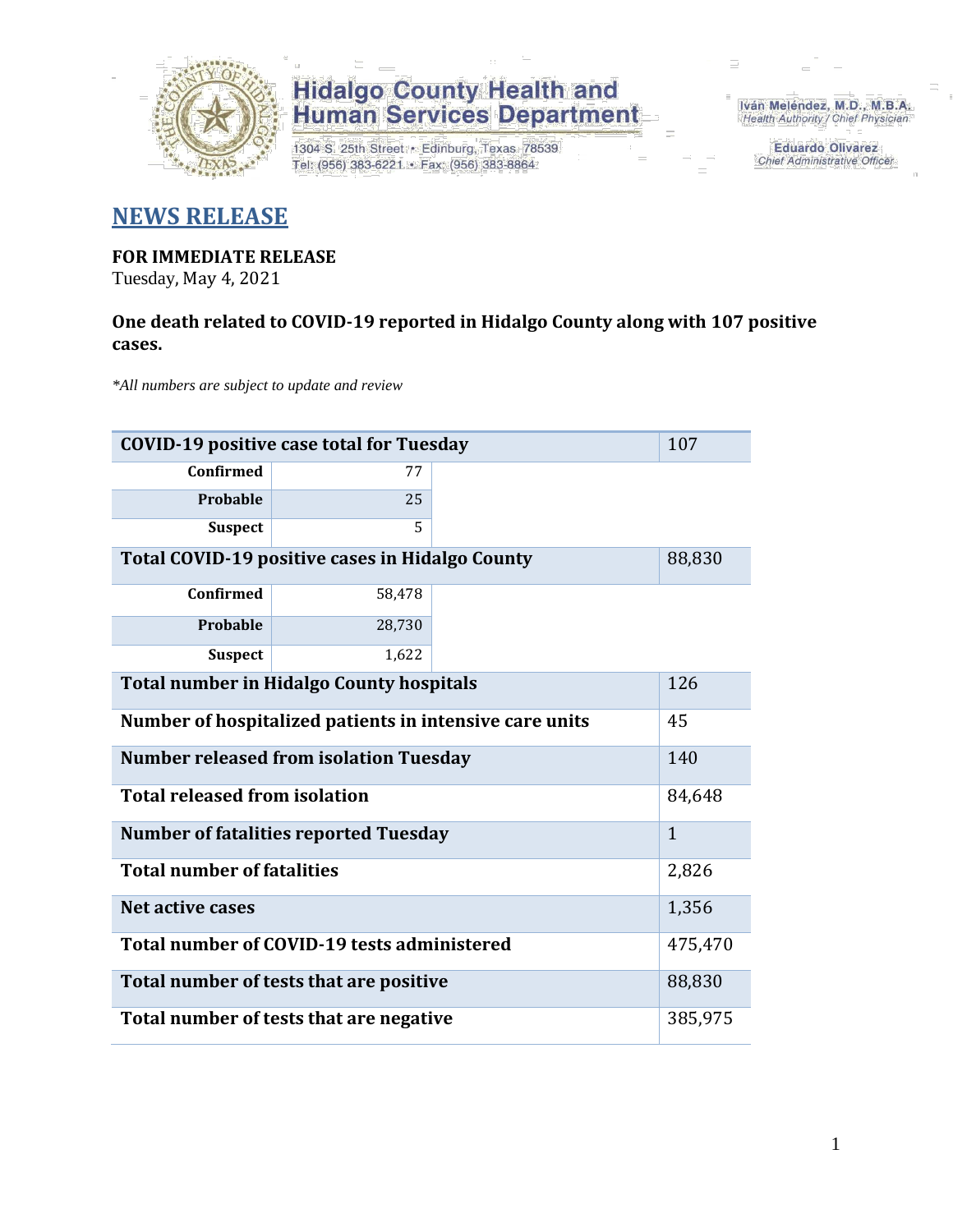

### **Hidalgo County Health and Human Services Department**

1304 S. 25th Street · Edinburg, Texas 78539 Tel: (956) 383-6221 · Fax: (956) 383-8864

Iván Meléndez, M.D., M.B.A. Health Authority / Chief Physician

> **Eduardo Olivarez Chief Administrative Officer**

*Hidalgo County uses the case status definition provided by the Texas Department of State Health Service's 2020 Epi Case Criteria Guide revised November 2020.*

- *1. Confirmed: A person who has tested positive through a molecular or PCR (oral or nasal swabs) test that looks for the presence of the virus's genetic material.*
- *2. Probable: A person who meets presumptive laboratory evidence through detection of COVID-19 by antigen test in a respiratory specimen.*
- *3. Suspect: A person who meets supported laboratory evidence through detection of specific antibodies in serum, plasma, whole body, and no prior history of being confirmed or probable case.*

*For more information of case status definition for COVID-19, please refer to:*

[https://www.dshs.state.tx.us/IDCU/investigation/epi-case-criteria-guide/2020-Epi-Case-Criteria-](https://www.dshs.state.tx.us/IDCU/investigation/epi-case-criteria-guide/2020-Epi-Case-Criteria-Guide.pdf)[Guide.pdf](https://www.dshs.state.tx.us/IDCU/investigation/epi-case-criteria-guide/2020-Epi-Case-Criteria-Guide.pdf)

The deaths include:

|  | Age Gender City             |  |
|--|-----------------------------|--|
|  | $1 \mid 70+$ Female McAllen |  |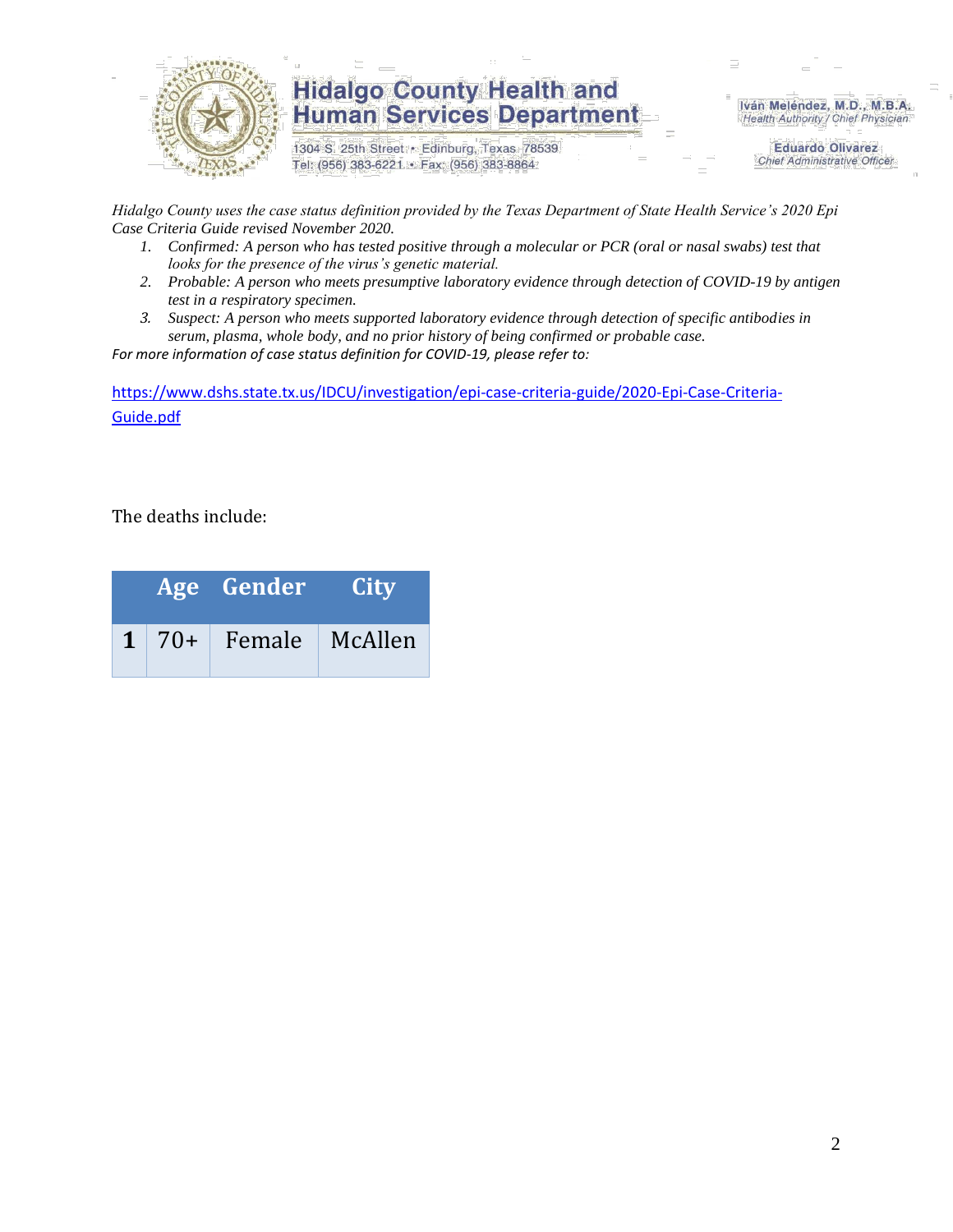

## **Hidalgo County Health and<br>Human Services Department**

1304 S. 25th Street · Edinburg, Texas 78539 Tel: (956) 383-6221 · Fax: (956) 383-8864

Iván Meléndez, M.D., M.B.A.<br>Health Authority / Chief Physician

**Eduardo Olivarez** Chief Administrative Officer

Tuesday, May 4, 2021 positive cases include:

|                | <b>Age Range</b> | Gender                    | <b>City</b> |    | <b>Age Range</b> | Gender                    | <b>City</b> |
|----------------|------------------|---------------------------|-------------|----|------------------|---------------------------|-------------|
| $\mathbf{1}$   | 30s              | $\mathbf M$               | Alamo       | 55 | 20s              | $\mathbf F$               | McAllen     |
| $\mathbf{2}$   | 40s              | ${\bf F}$                 | Alamo       | 56 | 20s              | ${\bf F}$                 | McAllen     |
| 3              | 40s              | $\mathbf M$               | Alamo       | 57 | 20s              | ${\bf F}$                 | McAllen     |
| 4              | 50s              | M                         | Alamo       | 58 | 20s              | F                         | McAllen     |
| 5              | $70+$            | ${\bf F}$                 | Alamo       | 59 | 30s              | M                         | McAllen     |
| 6              | $0 - 19$         | M                         | Alton       | 60 | 30s              | M                         | McAllen     |
| $\overline{7}$ | 30s              | ${\bf F}$                 | Alton       | 61 | 40s              | M                         | McAllen     |
| 8              | 20s              | $\boldsymbol{\mathrm{F}}$ | Donna       | 62 | 40s              | M                         | McAllen     |
| 9              | 30s              | M                         | Donna       | 63 | $70+$            | $\mathbf M$               | McAllen     |
| 10             | 30s              | M                         | Donna       | 64 | $0 - 19$         | M                         | Mercedes    |
| 11             | 60s              | $\mathbf{F}$              | Donna       | 65 | $0 - 19$         | ${\bf F}$                 | Mission     |
| 12             | $0 - 19$         | M                         | Edinburg    | 66 | $0 - 19$         | ${\bf F}$                 | Mission     |
| 13             | $0 - 19$         | ${\bf F}$                 | Edinburg    | 67 | $0 - 19$         | $\mathbf M$               | Mission     |
| 14             | $0 - 19$         | F                         | Edinburg    | 68 | 20s              | M                         | Mission     |
| 15             | $0 - 19$         | ${\bf F}$                 | Edinburg    | 69 | 30s              | ${\bf F}$                 | Mission     |
| 16             | $0 - 19$         | F                         | Edinburg    | 70 | 30s              | ${\bf F}$                 | Mission     |
| 17             | 20s              | $\mathbf M$               | Edinburg    | 71 | 60s              | ${\bf F}$                 | Mission     |
| 18             | 20s              | M                         | Edinburg    | 72 | $70+$            | M                         | Mission     |
| 19             | 20s              | $\mathbf M$               | Edinburg    | 73 | $70+$            | $\mathbf M$               | Mission     |
| 20             | 20s              | F                         | Edinburg    | 74 | 20s              | ${\bf F}$                 | Pharr       |
| 21             | 20s              | $\mathbf{F}$              | Edinburg    | 75 | 20s              | ${\bf F}$                 | Pharr       |
| 22             | 20s              | M                         | Edinburg    | 76 | 40s              | $\boldsymbol{\mathrm{F}}$ | Pharr       |
| 23             | 20s              | ${\bf F}$                 | Edinburg    | 77 | 40s              | $\mathbf M$               | Pharr       |
| 24             | 20s              | $\rm F$                   | Edinburg    | 78 | 40s              | F                         | Pharr       |
| 25             | 20s              | ${\bf F}$                 | Edinburg    | 79 | 50s              | $\mathbf M$               | Pharr       |
| 26             | 30s              | $\mathbf M$               | Edinburg    | 80 | 60s              | ${\bf F}$                 | Pharr       |
| 27             | 30s              | ${\bf F}$                 | Edinburg    | 81 | $70+$            | $\mathbf M$               | Pharr       |
| 28             | 40s              | F                         | Edinburg    | 82 | $0 - 19$         | M                         | San Juan    |
| 29             | 40s              | ${\bf F}$                 | Edinburg    | 83 | $0 - 19$         | $\mathbf M$               | San Juan    |
| 30             | 40s              | F                         | Edinburg    | 84 | 20s              | M                         | San Juan    |
| 31             | 40s              | ${\bf F}$                 | Edinburg    | 85 | 20s              | $\mathbf M$               | San Juan    |
| 32             | 40s              | M                         | Edinburg    | 86 | 20s              | M                         | San Juan    |
| 33             | 50s              | ${\bf F}$                 | Edinburg    | 87 | 30s              | ${\bf F}$                 | San Juan    |